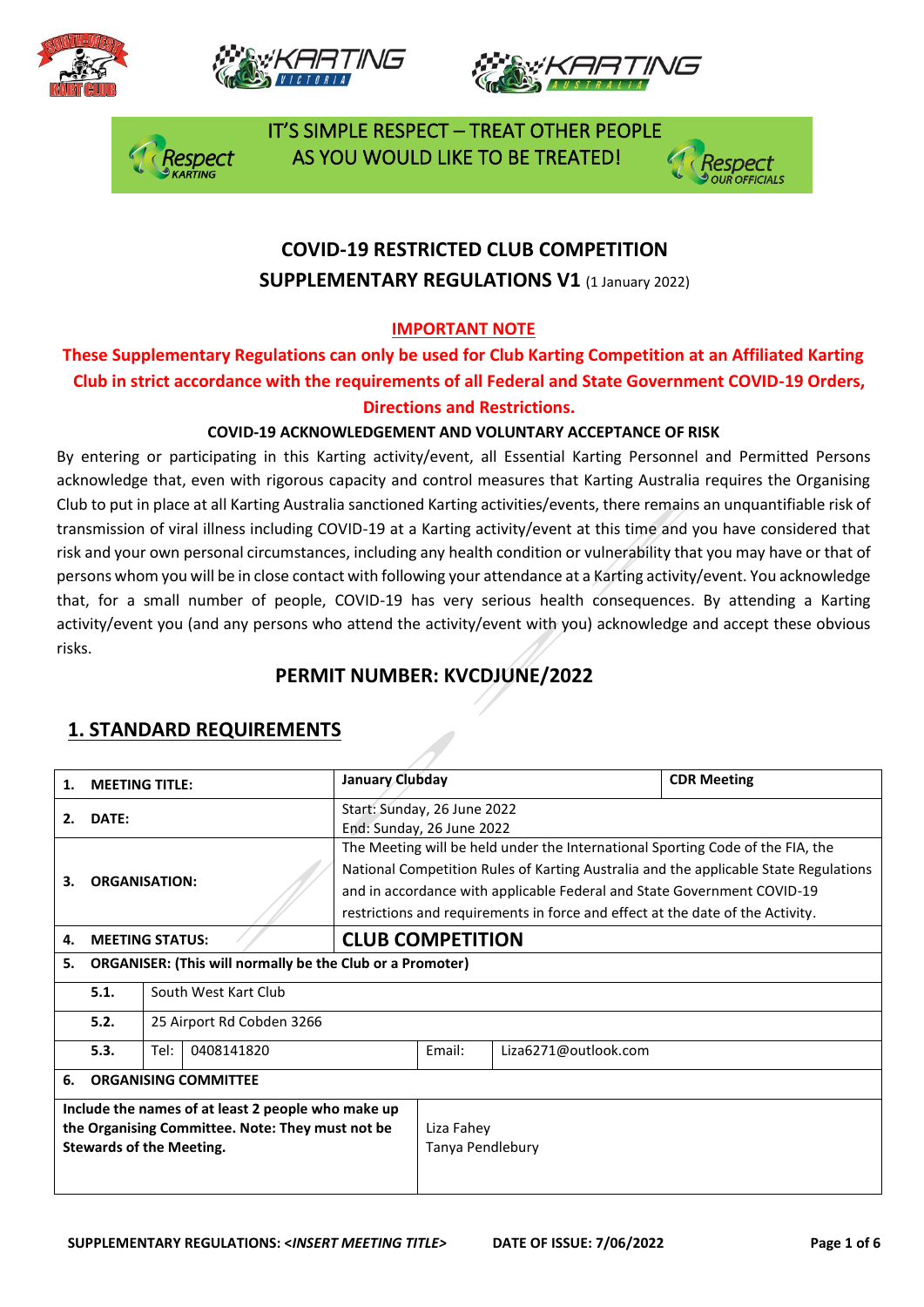







# IT'S SIMPLE RESPECT – TREAT OTHER PEOPLE  $\frac{1}{2}$  Respect AS YOU WOULD LIKE TO BE TREATED!



| 7. ESSENTIAL OFFICIALS (Ref: General Rules Chapter 7 Rule 4 - "Essential Officials")                                                                     |                                         |  |  |
|----------------------------------------------------------------------------------------------------------------------------------------------------------|-----------------------------------------|--|--|
| <b>Stewards of The Meeting</b><br>Note: Chief Steward Must be Grade 3 or Higher                                                                          | Chris Place (Chief Steward)             |  |  |
| Clerk of the Course                                                                                                                                      | Liza Fahey                              |  |  |
| Note: Up to 35 Entries May be Grade 4 or Higher. More than 35 Entries* Must be Grade 3 or Higher<br>* See General Rules Chapter 7 Rule 4 Guidance Note 2 |                                         |  |  |
| Chief Scrutineer: May be Grade 4 or Higher                                                                                                               | Michael Clover                          |  |  |
| Chief Timekeeper:                                                                                                                                        | <b>Russell White</b>                    |  |  |
| <b>Emergency and Medical Services:</b>                                                                                                                   | <b>Russell White</b>                    |  |  |
| <b>OTHER OFFICIALS</b><br>8.                                                                                                                             |                                         |  |  |
| <b>Starter</b>                                                                                                                                           | Amber Henriksen                         |  |  |
| <b>Scales Marshal</b>                                                                                                                                    | Michael Clover                          |  |  |
| <b>Grid Marshal</b>                                                                                                                                      | Tanya Pendlebury                        |  |  |
| Secretary of the Meeting                                                                                                                                 | <b>Russell White</b>                    |  |  |
| Timekeeper                                                                                                                                               | Russell White                           |  |  |
| <b>CIRCUIT DETAILS</b><br>9.                                                                                                                             |                                         |  |  |
| <b>Circuit Name:</b>                                                                                                                                     | Cobden Park Raceway                     |  |  |
| <b>Circuit Address:</b>                                                                                                                                  | 25 Airport Rd Cobden 3266               |  |  |
| <b>Track Length:</b>                                                                                                                                     | 973 Metres                              |  |  |
| <b>Direction Of Racing:</b>                                                                                                                              | Anti Clockwise                          |  |  |
| <b>Track Density:</b>                                                                                                                                    | 36                                      |  |  |
| <b>Notice Board:</b>                                                                                                                                     | In Tx shed behind scale/tech shed       |  |  |
| <b>Stewards Office:</b>                                                                                                                                  | South end of shower block               |  |  |
| Mechanical Breakdown Lane:∕                                                                                                                              | Will Not be in use at this Meeting.     |  |  |
| Parc Fermé:                                                                                                                                              | In-grid scales shed & surrounding fence |  |  |

# **2. ADMINISTRATION**

| The Club must maintain a register of all permitted persons who enter the Circuit for the |
|------------------------------------------------------------------------------------------|
|                                                                                          |
| The number of entries in the Event is strictly limited by Government Directions/Orders.  |
| Pre-entry for the Event is essential. There will be NO ENTRIES ACCEPTED ON THE DAY.      |
|                                                                                          |
|                                                                                          |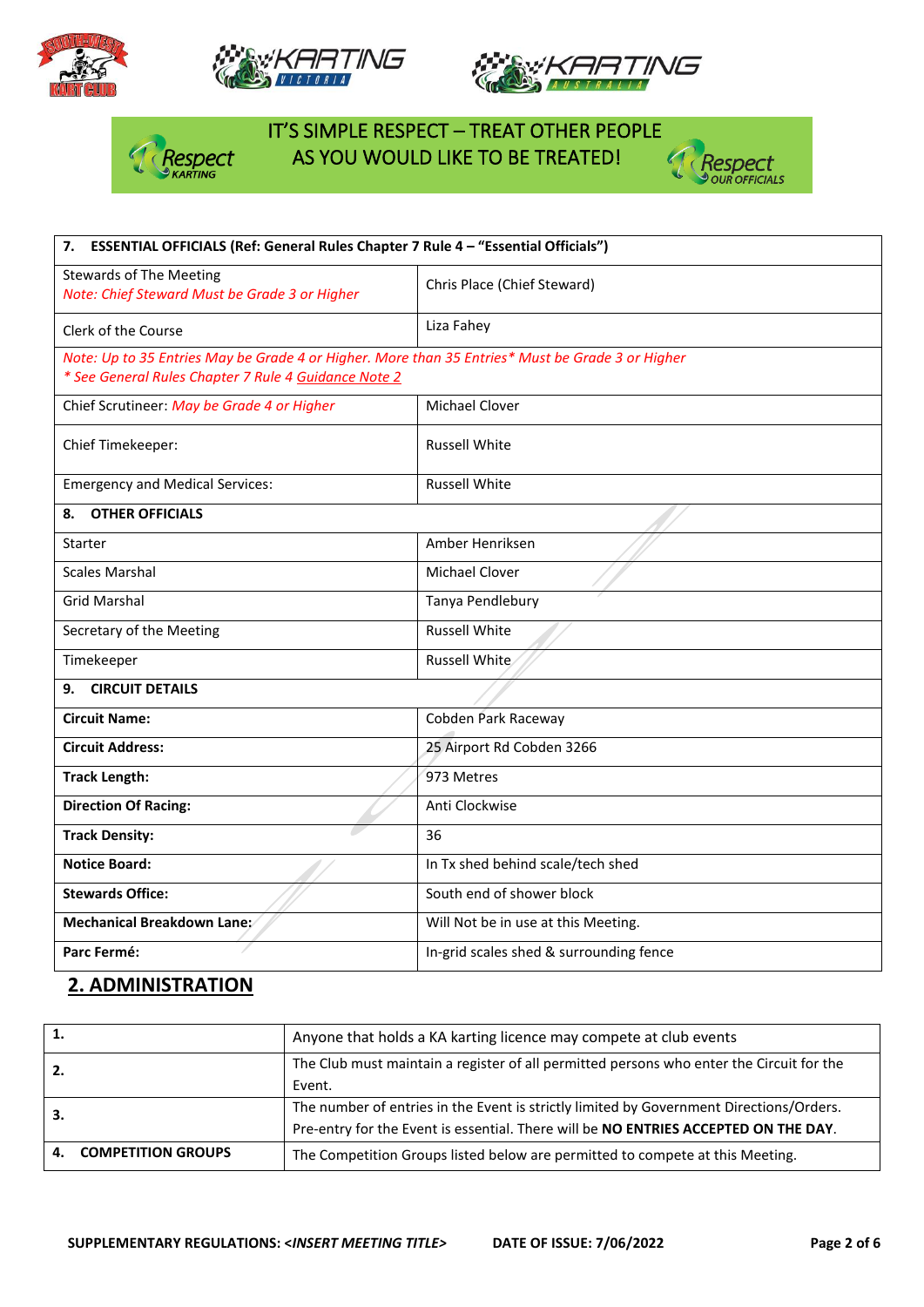







# IT'S SIMPLE RESPECT – TREAT OTHER PEOPLE  $\frac{1}{2}$  Respect AS YOU WOULD LIKE TO BE TREATED!



|                                                                                                                                                                                                                                                                                                                                                          |                                                                                                                          | Competition Group names as listed in the 2022 Australian Karting Manual Competition |                                                    |                             |            |                                                                         |  |  |
|----------------------------------------------------------------------------------------------------------------------------------------------------------------------------------------------------------------------------------------------------------------------------------------------------------------------------------------------------------|--------------------------------------------------------------------------------------------------------------------------|-------------------------------------------------------------------------------------|----------------------------------------------------|-----------------------------|------------|-------------------------------------------------------------------------|--|--|
|                                                                                                                                                                                                                                                                                                                                                          | Rules Chapter 5 Rule 7 must be used.                                                                                     |                                                                                     |                                                    |                             |            |                                                                         |  |  |
|                                                                                                                                                                                                                                                                                                                                                          |                                                                                                                          | See the Important Notes for Clubs About 4SS Racing (Class Rules, Chapter 20)        |                                                    |                             |            |                                                                         |  |  |
| <b>Competition Group</b>                                                                                                                                                                                                                                                                                                                                 |                                                                                                                          |                                                                                     | <b>Eligible Classes for each Competition Group</b> |                             |            |                                                                         |  |  |
| Cadet                                                                                                                                                                                                                                                                                                                                                    |                                                                                                                          | Cadet 9                                                                             |                                                    | Cadet 12<br>Cadet 4SS       |            | <b>NOTE: Cadet 9 and Cadet 4SS MUST be</b><br>arranged behind Cadet 12. |  |  |
| <b>Junior (Lower Performance)</b>                                                                                                                                                                                                                                                                                                                        |                                                                                                                          | KA4                                                                                 |                                                    | 4SS Junior                  | Yamaha     |                                                                         |  |  |
| <b>Junior (Higher Performance)</b>                                                                                                                                                                                                                                                                                                                       |                                                                                                                          | KA3                                                                                 |                                                    | KA <sub>2</sub>             | Junior Max | Junior Performance                                                      |  |  |
| <b>Senior 4 Stroke</b>                                                                                                                                                                                                                                                                                                                                   | 4SS Senior                                                                                                               |                                                                                     | 4SS<br>Supermaxx                                   |                             |            |                                                                         |  |  |
| <b>Senior (Lower Performance)</b>                                                                                                                                                                                                                                                                                                                        |                                                                                                                          | KA4                                                                                 |                                                    | KA3                         | Yamaha     | TaG 125 Restricted                                                      |  |  |
| <b>Senior TaG</b>                                                                                                                                                                                                                                                                                                                                        |                                                                                                                          | <b>TaG 125</b>                                                                      |                                                    | X30                         |            |                                                                         |  |  |
| <b>Open Performance</b>                                                                                                                                                                                                                                                                                                                                  |                                                                                                                          | KZ <sub>2</sub>                                                                     |                                                    | D <sub>D</sub> <sub>2</sub> | Gearbox    | Open Performance                                                        |  |  |
| (2) groups.                                                                                                                                                                                                                                                                                                                                              | Should any Competition Group reach 80% of the Track Density, the Classes in that Competition Group may be split into two |                                                                                     |                                                    |                             |            |                                                                         |  |  |
| <b>ENTRIES</b><br>5.                                                                                                                                                                                                                                                                                                                                     |                                                                                                                          |                                                                                     |                                                    |                             |            |                                                                         |  |  |
| 2.1 ENTRIES OPEN:                                                                                                                                                                                                                                                                                                                                        |                                                                                                                          | 12.01am as cms permits 1/06/2022                                                    |                                                    |                             |            |                                                                         |  |  |
| 2.2 ENTRIES CLOSE:<br>A minimum of one (1) day prior to the commencement of the Meeting 11.59pm 24/06/2022                                                                                                                                                                                                                                               |                                                                                                                          |                                                                                     |                                                    |                             |            |                                                                         |  |  |
| <b>ENTRY FEE</b><br>6.                                                                                                                                                                                                                                                                                                                                   |                                                                                                                          |                                                                                     |                                                    |                             |            |                                                                         |  |  |
| 3.1 The Entry Fee for each Competition Group at this Meeting including GST including the TDF levy is as follows:                                                                                                                                                                                                                                         |                                                                                                                          |                                                                                     |                                                    |                             |            |                                                                         |  |  |
| <b>Competition Group Name</b>                                                                                                                                                                                                                                                                                                                            |                                                                                                                          |                                                                                     |                                                    |                             |            | <b>Entry Fee</b>                                                        |  |  |
| All Groups                                                                                                                                                                                                                                                                                                                                               |                                                                                                                          | \$30                                                                                |                                                    |                             |            |                                                                         |  |  |
| 7. ENTRY PROCEDURE                                                                                                                                                                                                                                                                                                                                       |                                                                                                                          |                                                                                     |                                                    |                             |            |                                                                         |  |  |
| 7.1 Each Entry for this Meeting must be made using the CMS as follows:<br>Log on to your driver information via http://www.karting.net.au/<br>Click on the licence and entries icon (top centre of the screen)<br>Click on the "Enter a Race Meeting" icon<br>Enter your log on details<br>Under 'My Details' functions, choose 'Pre Enter Race Meeting' |                                                                                                                          |                                                                                     |                                                    |                             |            |                                                                         |  |  |
| Choose the State in which the Meeting is being held                                                                                                                                                                                                                                                                                                      |                                                                                                                          |                                                                                     |                                                    |                             |            |                                                                         |  |  |
| Choose the Club who is the Organiser of the Meeting<br>7.2 Payment of the Entry Fee can be made as follows:                                                                                                                                                                                                                                              |                                                                                                                          |                                                                                     |                                                    |                             |            |                                                                         |  |  |
| Credit card Payments can be made via CMS using SecurePay ONLY                                                                                                                                                                                                                                                                                            |                                                                                                                          |                                                                                     |                                                    |                             |            |                                                                         |  |  |
| <b>MINIMUM ENTRIES</b><br>8.                                                                                                                                                                                                                                                                                                                             |                                                                                                                          |                                                                                     |                                                    |                             |            |                                                                         |  |  |
| 8.1 4 is the minimum number of pre-entries which must be received for each Competition Group.                                                                                                                                                                                                                                                            |                                                                                                                          |                                                                                     |                                                    |                             |            |                                                                         |  |  |
| 8.2 If insufficient entries are received for a Competition Group to form in its own right, the Competition Group must be consolidated                                                                                                                                                                                                                    |                                                                                                                          |                                                                                     |                                                    |                             |            |                                                                         |  |  |
| in accordance with the Competition Rules Chapter $1 -$ Rule 9.                                                                                                                                                                                                                                                                                           |                                                                                                                          |                                                                                     |                                                    |                             |            |                                                                         |  |  |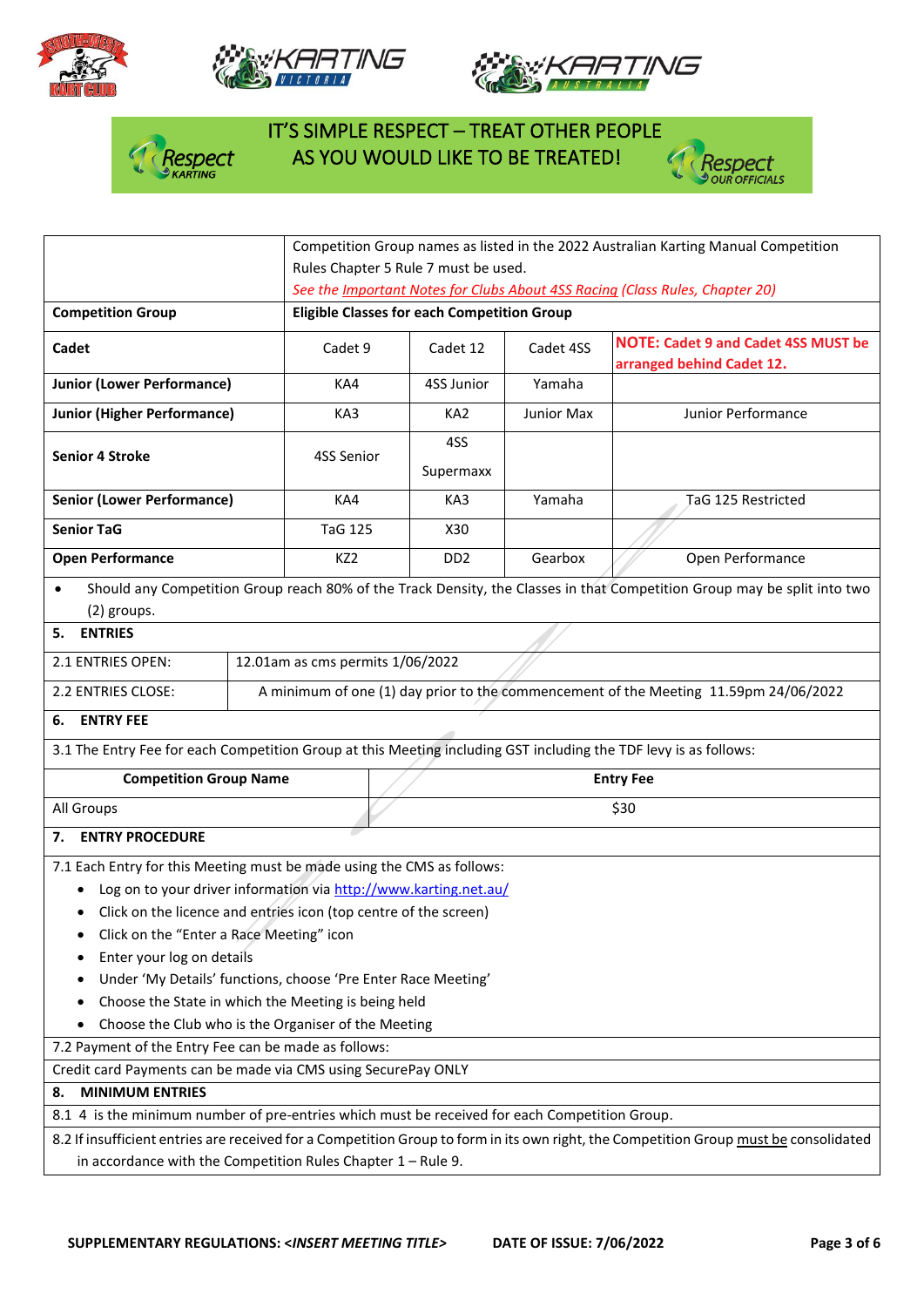







# IT'S SIMPLE RESPECT – TREAT OTHER PEOPLE **espect** AS YOU WOULD LIKE TO BE TREATED!



#### **9. BRING A MATE SESSION**

6.1 A "Bring a Mate" session Will be conducted at this Meeting.

#### **10. TEAMS COMPETITION**

7.1 Teams Competition Will Not be conducted at this Meeting.

## **3. SPECIFIC COVID-19 RESTRICTION AND MITIGATION REQUIREMENTS**

| <b>COVIDSafe ACTION PLAN (When required at law)</b> |                                                                                                                                                                                                                                                    |  |  |  |  |  |
|-----------------------------------------------------|----------------------------------------------------------------------------------------------------------------------------------------------------------------------------------------------------------------------------------------------------|--|--|--|--|--|
|                                                     | The Club has completed a COVIDSafe Action Plan and submitted it to the relevant State Government Department.<br>All actions identified as being required to be done to create a COVIDSafe Event and Club facility must be carried out prior to and |  |  |  |  |  |
| during the Event.                                   |                                                                                                                                                                                                                                                    |  |  |  |  |  |
| 1.                                                  | PERMITTED AND NON-PERMITTED PERSONS                                                                                                                                                                                                                |  |  |  |  |  |
|                                                     | No person who has symptoms consistent with COVID-19 (this includes any fever, respiratory                                                                                                                                                          |  |  |  |  |  |
| 1.1.                                                | symptoms, shortness of breath, sore throat, cough, lack of smell or fatigue) is permitted to attend                                                                                                                                                |  |  |  |  |  |
|                                                     |                                                                                                                                                                                                                                                    |  |  |  |  |  |
|                                                     | the Circuit or participate in the Event.                                                                                                                                                                                                           |  |  |  |  |  |
|                                                     | Any person who starts to feel unwell or to exhibit symptoms of COVID-19 during the Event must                                                                                                                                                      |  |  |  |  |  |
| 1.2.                                                | immediately avoid contact with all persons at the Circuit and MUST IMMEDIATELY LEAVE the                                                                                                                                                           |  |  |  |  |  |
|                                                     | Circuit.                                                                                                                                                                                                                                           |  |  |  |  |  |
|                                                     |                                                                                                                                                                                                                                                    |  |  |  |  |  |
|                                                     | Note - The number chosen in 2.1 must not exceed the maximum number of people permitted to gather under State                                                                                                                                       |  |  |  |  |  |
| 2.                                                  | <b>Public Health Authority Orders/Directions/Regulations/</b><br>SOCIAL DISTANCING AND DENSITY REQUIRMENTS                                                                                                                                         |  |  |  |  |  |
| 2.1.                                                | Essential Karting Personnel and Permitted Persons are not permitted to gather in groups greater than Choose a                                                                                                                                      |  |  |  |  |  |
|                                                     | number while in attendance at the Event. (Delete if no limit on Group size by the State Government required)                                                                                                                                       |  |  |  |  |  |
| 2.2.                                                | Government prescribed Social Distancing measures must always be observed.                                                                                                                                                                          |  |  |  |  |  |
| 2.3.                                                | The use by Permitted Persons of any indoor facilities is strictly limited by the Density Quotient of the room as included                                                                                                                          |  |  |  |  |  |
|                                                     | in the Club's COVIDSafe Action Plan.                                                                                                                                                                                                               |  |  |  |  |  |
| 2.4.                                                | Food service provided at the Event must fully comply with all State Public Health Authority                                                                                                                                                        |  |  |  |  |  |
|                                                     | Orders/Directions/Regulations.                                                                                                                                                                                                                     |  |  |  |  |  |
|                                                     | Hand Hygiene must be available at all food service outlets.<br>$\bullet$                                                                                                                                                                           |  |  |  |  |  |
|                                                     | Regular cleaning in accordance with the Club's COVIDSafe Action Plan MUST be carried out throughout the Event.<br>$\bullet$                                                                                                                        |  |  |  |  |  |
| 3.                                                  | <b>Check In Requirements</b>                                                                                                                                                                                                                       |  |  |  |  |  |
| 3.1                                                 | All Attendees MUST complete and submit the Karting Australia COVID-19 Declaration, or the compulsory State<br>Government issued QR Code Check-In (delete which is not relevant) upon arrival at the venue if required by the                       |  |  |  |  |  |
|                                                     | <b>State or Federal Government.</b>                                                                                                                                                                                                                |  |  |  |  |  |
|                                                     |                                                                                                                                                                                                                                                    |  |  |  |  |  |
| 4.                                                  | HYGIENE FACILITIES - TOILET/WASHROOM FACILITIES and HAND SANITISER                                                                                                                                                                                 |  |  |  |  |  |
| 4.1<br>4.2                                          | The Club is required to provide facilities to ensure general and sensible hygiene practices are maintained.                                                                                                                                        |  |  |  |  |  |
|                                                     | Toilet and washroom facilities at the Circuit must be open and available for use.<br>Washroom facilities must be properly equipped with liquid soap, running water and either air hand driers or paper                                             |  |  |  |  |  |
|                                                     | towels.                                                                                                                                                                                                                                            |  |  |  |  |  |
| 4.3                                                 | The toilets and washroom facilities must be cleaned at least once during the day or as otherwise required in<br>$\bullet$                                                                                                                          |  |  |  |  |  |
|                                                     | accordance with the Club's COVIDSafe Action Plan                                                                                                                                                                                                   |  |  |  |  |  |
|                                                     | It is strongly recommended that Essential Karting Personnel and Permitted Persons bring their own supply of hand                                                                                                                                   |  |  |  |  |  |
| 4.4                                                 | sanitiser for use in accordance with government recommendations in addition to hand sanitiser that is supplied by the                                                                                                                              |  |  |  |  |  |
|                                                     | Club.                                                                                                                                                                                                                                              |  |  |  |  |  |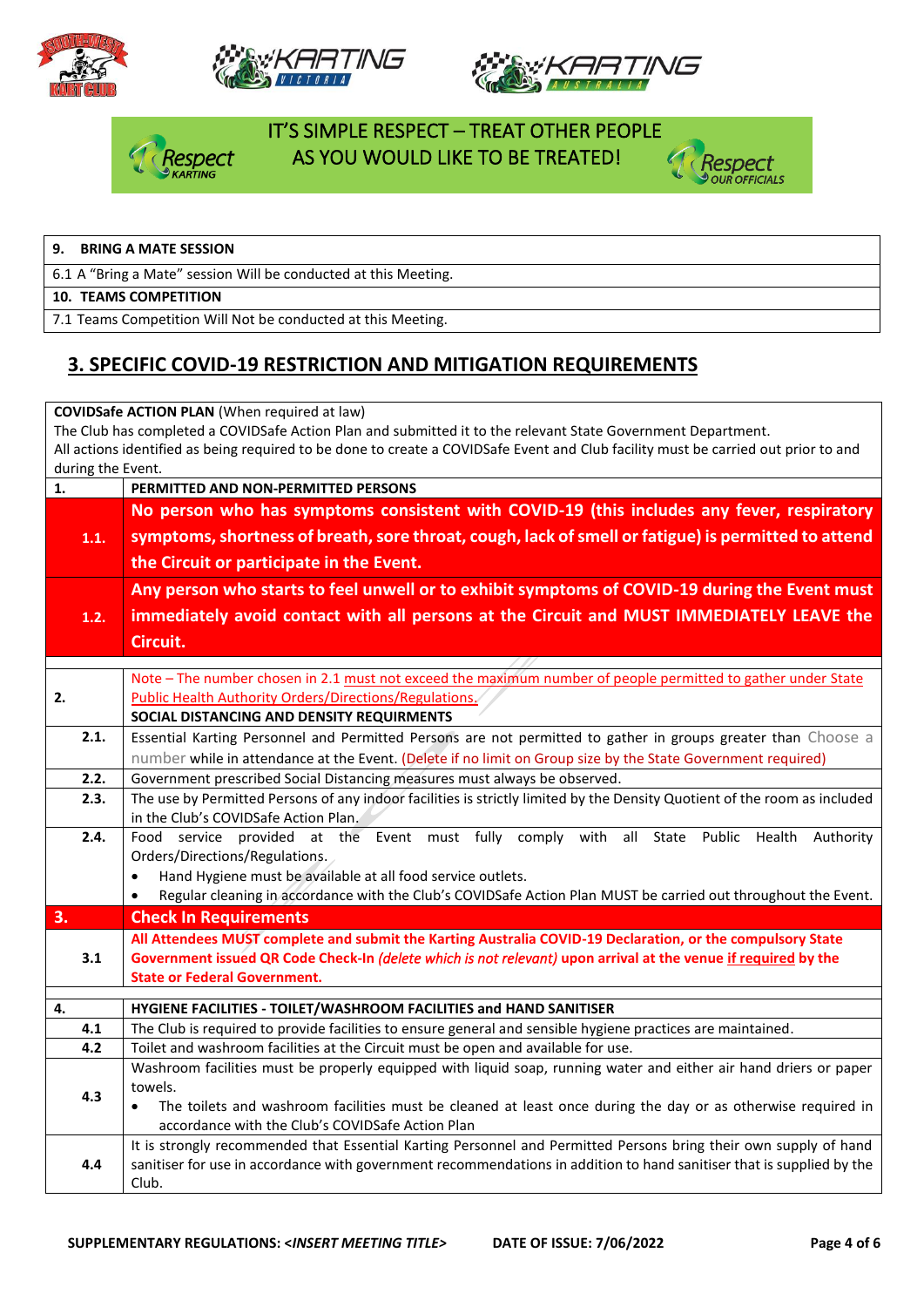







 IT'S SIMPLE RESPECT – TREAT OTHER PEOPLE AS YOU WOULD LIKE TO BE TREATED!



### **4. COMPETITION**

| 1.                                                    | <b>FORMAT OF RACING - CLUB COMPETITION GROUPS</b>                                                                                                                                        |                                                                                                  |              |          |                                                                                                                   |        |  |  |  |  |
|-------------------------------------------------------|------------------------------------------------------------------------------------------------------------------------------------------------------------------------------------------|--------------------------------------------------------------------------------------------------|--------------|----------|-------------------------------------------------------------------------------------------------------------------|--------|--|--|--|--|
| 1.1                                                   | <b>Practice</b>                                                                                                                                                                          | 2 Practice session/s of 10 mins will be held.                                                    |              |          |                                                                                                                   |        |  |  |  |  |
| $1.2$                                                 | Qualifying                                                                                                                                                                               | There Will Not be Timed Qualifying at this Event.                                                |              |          |                                                                                                                   |        |  |  |  |  |
| 1.3                                                   | <b>Heats &amp; Final</b>                                                                                                                                                                 | The system of gridding will be in accordance with State Regulations - Club Competition Format 17 |              |          |                                                                                                                   |        |  |  |  |  |
| <b>DISTANCES</b><br>2.                                |                                                                                                                                                                                          |                                                                                                  |              |          |                                                                                                                   |        |  |  |  |  |
| Heat 1                                                |                                                                                                                                                                                          | 6 laps                                                                                           | Heat 2       | 6 laps   | Heat 3                                                                                                            | 6 laps |  |  |  |  |
|                                                       |                                                                                                                                                                                          |                                                                                                  | <b>Final</b> | 8laps    |                                                                                                                   |        |  |  |  |  |
| З.                                                    | <b>ACCESS TO CIRCUIT</b>                                                                                                                                                                 |                                                                                                  |              |          |                                                                                                                   |        |  |  |  |  |
| 3.1                                                   | Competitors will be permitted to enter the Circuit from 9am on 26/06/2022                                                                                                                |                                                                                                  |              |          |                                                                                                                   |        |  |  |  |  |
| 4.                                                    | <b>DRIVERS BRIEFING</b>                                                                                                                                                                  |                                                                                                  |              |          |                                                                                                                   |        |  |  |  |  |
| 4.1                                                   |                                                                                                                                                                                          |                                                                                                  |              |          | Drivers Briefing will be conducted in front of the canteen. Any questions should be directed to the Chief Steward |        |  |  |  |  |
| 5.                                                    | <b>SCRUTINEERING</b>                                                                                                                                                                     | prior to the start of Competition.                                                               |              |          |                                                                                                                   |        |  |  |  |  |
|                                                       |                                                                                                                                                                                          |                                                                                                  |              |          |                                                                                                                   |        |  |  |  |  |
| 5.1                                                   | All Competitors will be required to complete an electronic Scrutineering Form (Insert the link to the Scrutineering<br>Form provided by KA) via a URL provided to them by the Host Club. |                                                                                                  |              |          |                                                                                                                   |        |  |  |  |  |
|                                                       | https://kartingaustralia.wufoo.com/forms/ka-scrutineering-record-cobden/                                                                                                                 |                                                                                                  |              |          |                                                                                                                   |        |  |  |  |  |
|                                                       | This form will be submitted to the Race Secretary in an electronic format no later than close of entries.                                                                                |                                                                                                  |              |          |                                                                                                                   |        |  |  |  |  |
| 5.2                                                   | 11.59pm 24/06/2022                                                                                                                                                                       |                                                                                                  |              |          |                                                                                                                   |        |  |  |  |  |
|                                                       |                                                                                                                                                                                          |                                                                                                  |              |          |                                                                                                                   |        |  |  |  |  |
| 6.1                                                   | <b>FUEL</b><br>6.                                                                                                                                                                        |                                                                                                  |              |          |                                                                                                                   |        |  |  |  |  |
|                                                       | PULP and E10 PULP are the only fuels permitted to be used at this Meeting.                                                                                                               |                                                                                                  |              |          |                                                                                                                   |        |  |  |  |  |
| 6.2<br>Control Fuel Will Not be used at this Meeting. |                                                                                                                                                                                          |                                                                                                  |              |          |                                                                                                                   |        |  |  |  |  |
| 7.1                                                   | <b>TIMETABLE</b><br>7.                                                                                                                                                                   |                                                                                                  |              |          |                                                                                                                   |        |  |  |  |  |
|                                                       | Sunday 26/06/2022                                                                                                                                                                        |                                                                                                  |              |          |                                                                                                                   |        |  |  |  |  |
|                                                       |                                                                                                                                                                                          | <b>TIME</b>                                                                                      |              |          | <b>ACTIVITY</b>                                                                                                   |        |  |  |  |  |
| a)                                                    |                                                                                                                                                                                          | 9.00am                                                                                           |              |          | Gates open                                                                                                        |        |  |  |  |  |
| b)                                                    | 10.00am                                                                                                                                                                                  |                                                                                                  |              |          | Canteen opens                                                                                                     |        |  |  |  |  |
| c)                                                    |                                                                                                                                                                                          | 2.00pm                                                                                           |              |          | Bring a mate session                                                                                              |        |  |  |  |  |
| d)                                                    |                                                                                                                                                                                          | 10.00am                                                                                          |              | Practice |                                                                                                                   |        |  |  |  |  |
| 11.15am<br>e)<br>Racing                               |                                                                                                                                                                                          |                                                                                                  |              |          |                                                                                                                   |        |  |  |  |  |
| 8.                                                    | <b>TROPHIES AND PRIZES</b>                                                                                                                                                               |                                                                                                  |              |          |                                                                                                                   |        |  |  |  |  |